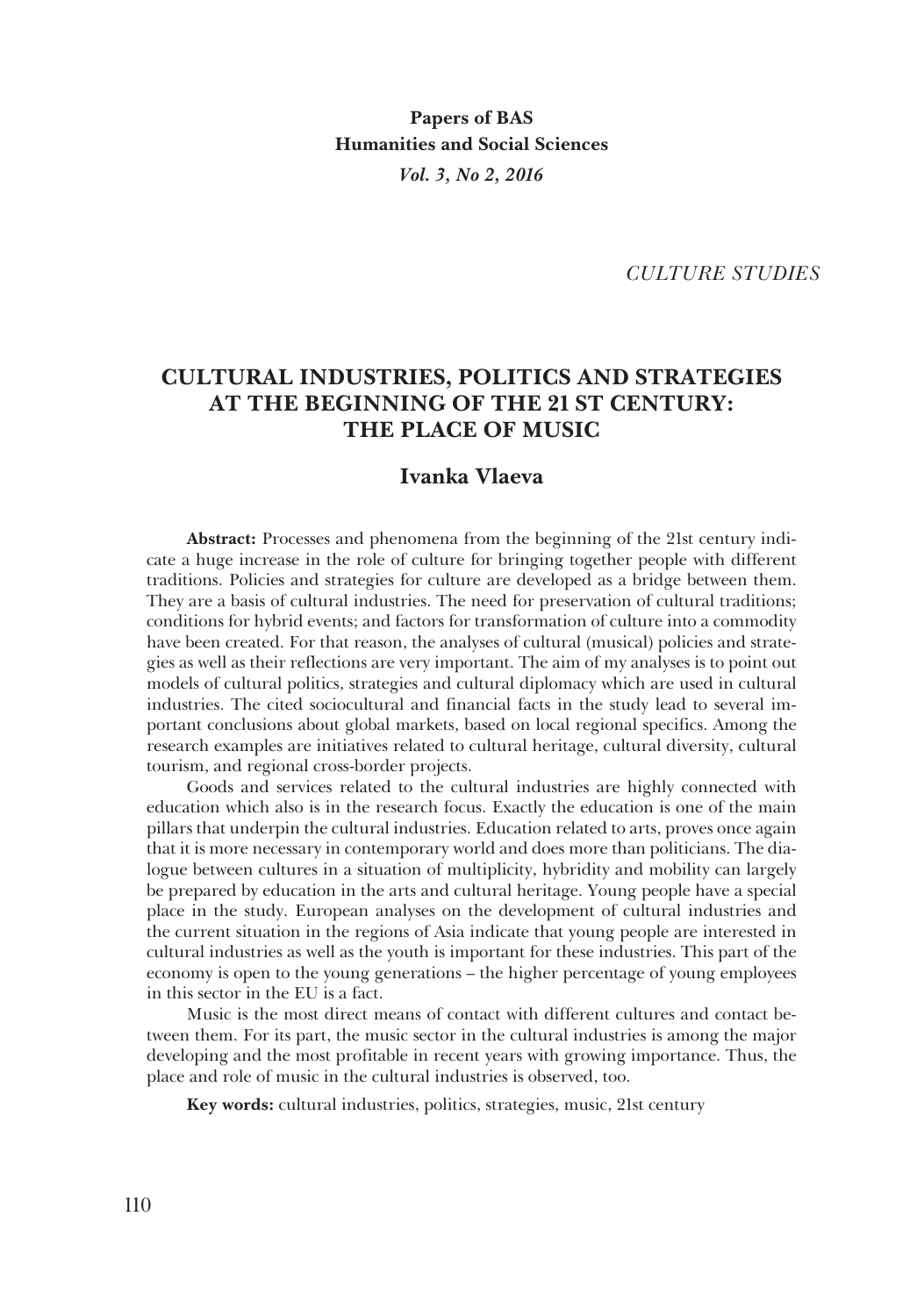#### **Preconditions for development of current cultural policies**

Globalization again sharply raises a number of questions to the individual: Who are we? Where did we come from? What is our own and what is foreign? What connects us and unites us with others? The modern man lives in parallel worlds, has many identities and tries to find the meaning of existence. The individual defines and lives in certain natural and cultural dimensions – spatial, temporal, confessional, and ethnic. Some of the answers we seek are related to notions of tradition, modernization, identity, hybridity. Hedonistic understand� ing of life, accompanied by material wealth, is nowadays more often a priority value. The transformations in cultures reflect these views.

Processes and phenomena from the beginning of the 21st century indicate a huge increase in the role of culture as a platform for bringing together people with different traditions, but sharing modern life.<sup>1</sup> They develop policies and strategies for culture as a "bridge" – "powerful and unique tool for sustainable social, economic and human development, job-creation opportunities, social cohesion, education and mutual understanding, thus bringing forth new opportunities for international cooperation" [**Culture: a Bridge to Development, 2011**. The dynamics in everyday culture, as well as in the cultural policies and strategies has multiple dimensions. It leads to multilayered transformations that affect society. First, they lead to the need for preservation of cultural traditions in danger of destruction and disappearance. Second, they create conditions for hybrid events. Third, they become a powerful factor in transformation of culture into a commodity with solid economic dimensions.

These realities of the modern world are a prerequisite for the development of major programs and result from initiatives that seek to cover maximum tra� ditions from around the world [**Safeguarding Cultural Heritage, online**]. We live in a time characterized by co-existence of many different ideas about the world, traditions, ways of everyday communication and their mixtures. Increasingly our lives combine parallel existence in the real and virtual spaces. In this situation of plurality and hybridity we need much more openness to otherness and to the transformations in the cultural realities. Thus, the field of education becomes extremely important. New challenges and tasks related to the relevant perception of the world and understanding arise. We need new generations pre� pared for the situation of multiculturalism and hybridity, mobility and continu� ous cultural transformations. But still questions remain: whether it is feasible and how it can be achieved.

Music, one of the most direct opportunities for expression and sharing of cultural traditions, identity and belonging, is often the most direct and strong influencing factor in meeting new and less known cultures. Therefore, the analysis of cultural (and their respective musical) policies and strategies as well as their reflections (for example in education) are very important. They help to implement intercultural dialogue and diversity of cultural expressions. The

 $1$ <sup>1</sup> There are trends towards mixing two community models formulated by Gellner – traditional and modern society [**Gellner, 1987**].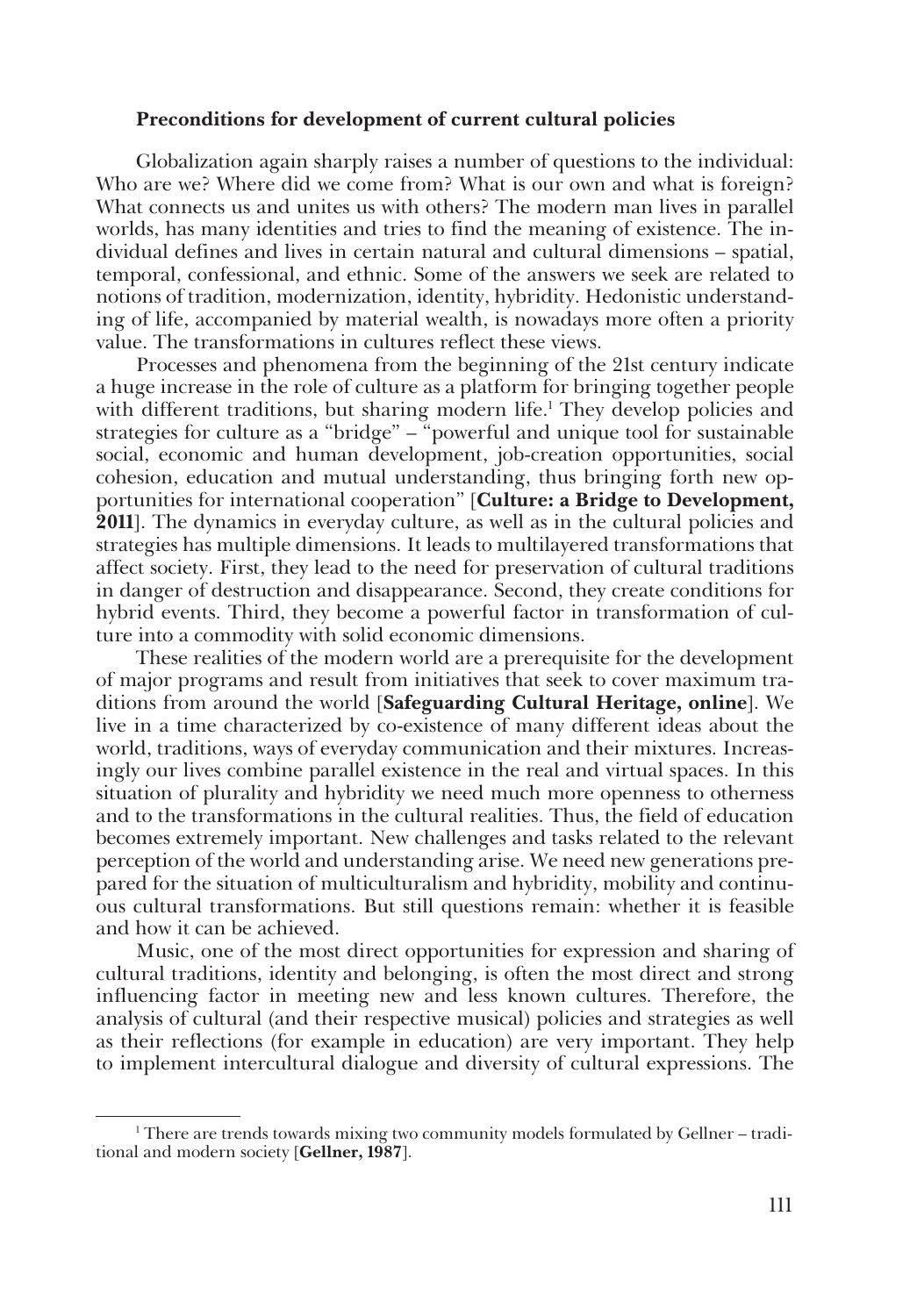main objective of world organizations such as UNESCO is defined based on this position of understanding. UNESCO is promoting education as an important factor that leads to sustainable development of society. This is a major task of the cultural policy of the European Union<sup>2</sup> but also of other regions of the world – such as East Asia and particularly China.<sup>3</sup>

# **Cultural industries**

The scientific debate about the nature and characteristics of cultural industries continues intensively over the past few decades. The introduction of the term "cultural industries" is associated with the ideas of Theodor Adorno [**Adorno & Horkheimer, 1944; 2002**] and many academic studies follow and build upon them. [**O'Connor, 2015**]. The notion focuses mainly on cultural and social consequences of consumption of goods of mass culture, for which an essential characteristic is predominance of effects and technical details over the artistic nature of the work and its aesthetic value.<sup>4</sup>

According to Adorno the mass culture as a whole is formed in such a way that it is a search for constant reproductions of certain characteristics of a product, but not creativity. The reproduction – copies that follow the stereotypes imitation are important. Thus, the focus is in the replication instead of creation a single product that presents individual style and unique artifacts. For that reason, this situation of reproduction (often relying mainly on external effects) in the field of art and culture is defined as "aesthetic barbarism" [**Adorno & Horkheimer, 1944**]. This is the understanding of the supporters of the so-called "high art" as a part of "high culture", (individual, innovative, artistic valuable, for elites) and sometimes it is presented as a "level of cultural competence" [**Lewis, 1990:** 9] and "cultural lag" [**Adorno & Horkheimer, 1944**] according to the hierarchy of specific cultural values.<sup>5</sup>

Cultural industries most often are associated with the entertainment business, but also with opportunities for medialization of cultural facts in the arts in general [**Peicheva, 2012**]. The impact of these industries on consumers depends on the fact that the modern man has much more free time than ever before and greater need for entertainment [**Ortega y Gasset, 1993**]. According to Adorno entertainment is an escape as well as continuation of mechanization of one's work process. Adorno believed that mechanization has such a power over man, which extends the time for rest and influence the feeling of happiness.

<sup>2</sup> See "Europe 2020. A strategy for smart, sustainable and inclusive growth. Brussels, 3.3.2010" [**Communication from the Commission**]. In Bulgaria these ideas are implemented in different ways at the local regional level either as state policies with different cultural and regional gravities in its history. Today they are also guided by the European and world priori� ties and objectives – within the European Union and world organizations such as UNESCO.

<sup>3</sup> About the need of a higher level of education in the surveys in various Chinese provinces see Andrew Kipnis [**Kipnis, 2011:** 2-4].

<sup>4</sup> It should be taken in mind that perceptions of beauty and aesthetic values are diverse in different epochs, regions and social strata.

<sup>&</sup>lt;sup>5</sup> Their understanding focuses on ignorance of the development of the so called European art culture.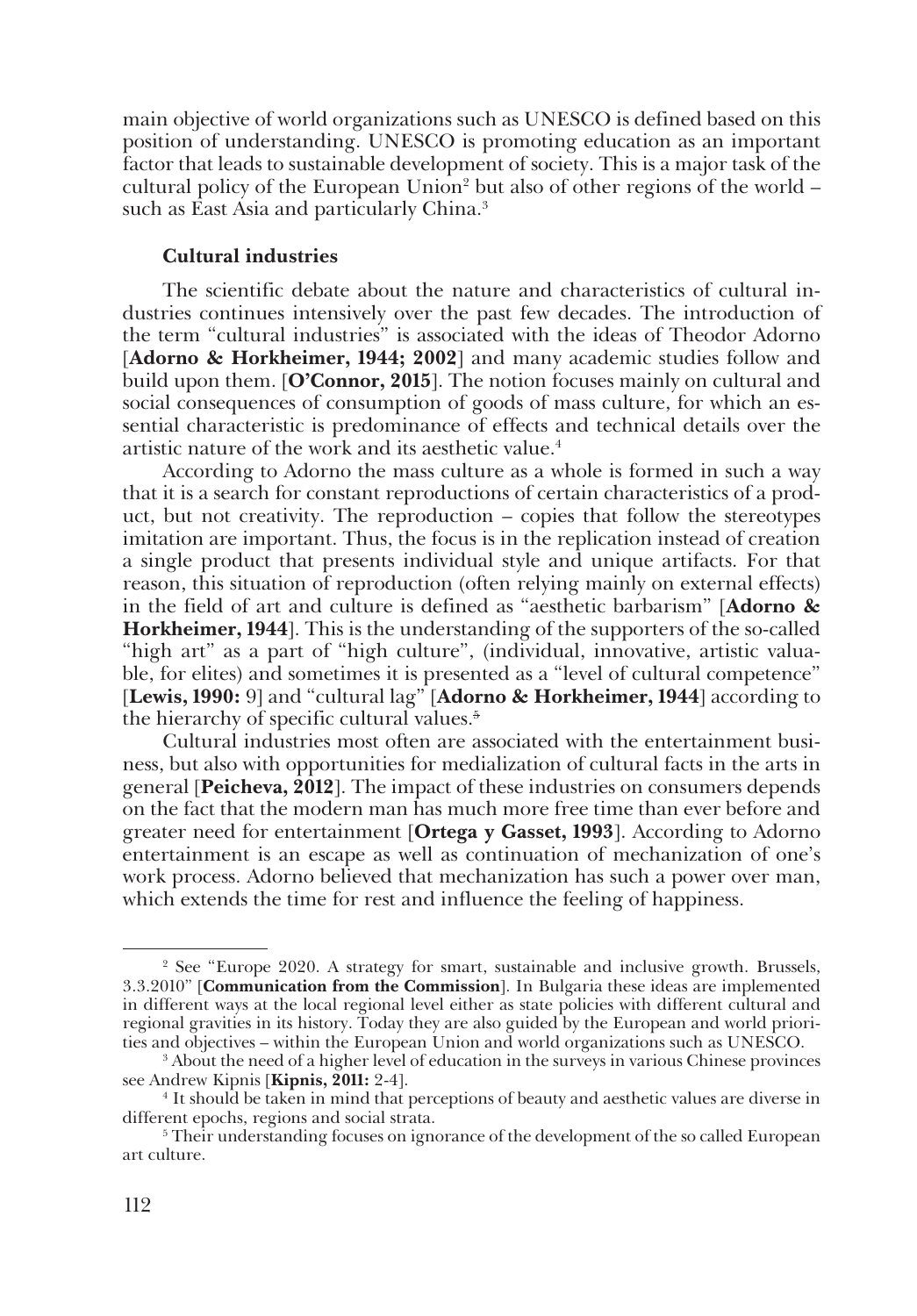Culture becomes a commodity. It is an object of consumption in an environment of increased competitiveness. Therefore it is actively associated with the advertisement. The advertisement often acts as a specific regulator of pur� chases according to which the more pointless advertising presentation of a prod� uct, the greater the efficiency. The result and the motives for this are clearly economic. The forms of culture displayed in such a way become a tool which manipulates their consumers and promotes certain images and implementation of cultural policies.

This study aims to mark certain basic parameters of cultural industries and also the place and role of music in them. The term "industry" in this case is used relatively freely (in a broad sense). It relates to any type of activities in the area of culture whose products are related to the production of goods for consumers. Thus, different zones are formed in the system of culture which are defined by Leslie White as institutes, technologies, ideologies, as a separate class of phe� nomena, organized by its own laws [**White, 1990:** 423-430]. Among them are the "service industry" and the "tourism industry".

In this study I accept the definition of Justin Lewis that cultural industries are "forms of culture that the majority of people now use and through which they understand the world – radio, television, video, cable, satellite, records and tapes, books and magazines" [Mulgan & Worpole, 1990: 6]. Currently, the digital technologies and their products, the network of cultural events for the general public have been actively included. Another major feature of cultural industries is that they are dealing mainly with goods symbols whose primary economic value derives from their cultural value [**O'Connor, 2015**]. My object of analysis is those forms of culture that are associated with the music, its transformations and the cultural policies of presentation and distribution. The scope of monitoring, for me, is the sector of traditional music genres and forms, but also the commercial and cultural activities and their manifestations.

The important role of cultural industries requires a consensus definition of this term in connection with its use in important international documents and initiatives. Thereby its definition has been introduced in the context of the "Convention on the Protection and Promotion of the Diversity of Cultural Ex� pressions" UNESCO since 2005. According to this document "Cultural indus� tries refer to industries producing and distributing cultural goods or services" which "are considered as a specific attribute, use or purpose, embody or convey cultural expressions, irrespective of the commercial value they may have" [**The Convention on the Protection and Promotion of the Diversity of Cultural Expressions, 2005**]. A working definition states "Cultural industries are defined as those industries which produce tangible or intangible artistic and creative outputs, and which have a potential for wealth creation and income generation through the exploitation of cultural assets and production of knowledge-based goods and services (both traditional and contemporary). What cultural indus� tries have in common is that they all use creativity, cultural knowledge and intellectual property to produce products and services with social and cultural meaning" [**Statistics on Cultural Industries. Framework for the Elaboration of National Data Capacity Building Projects, 2007**].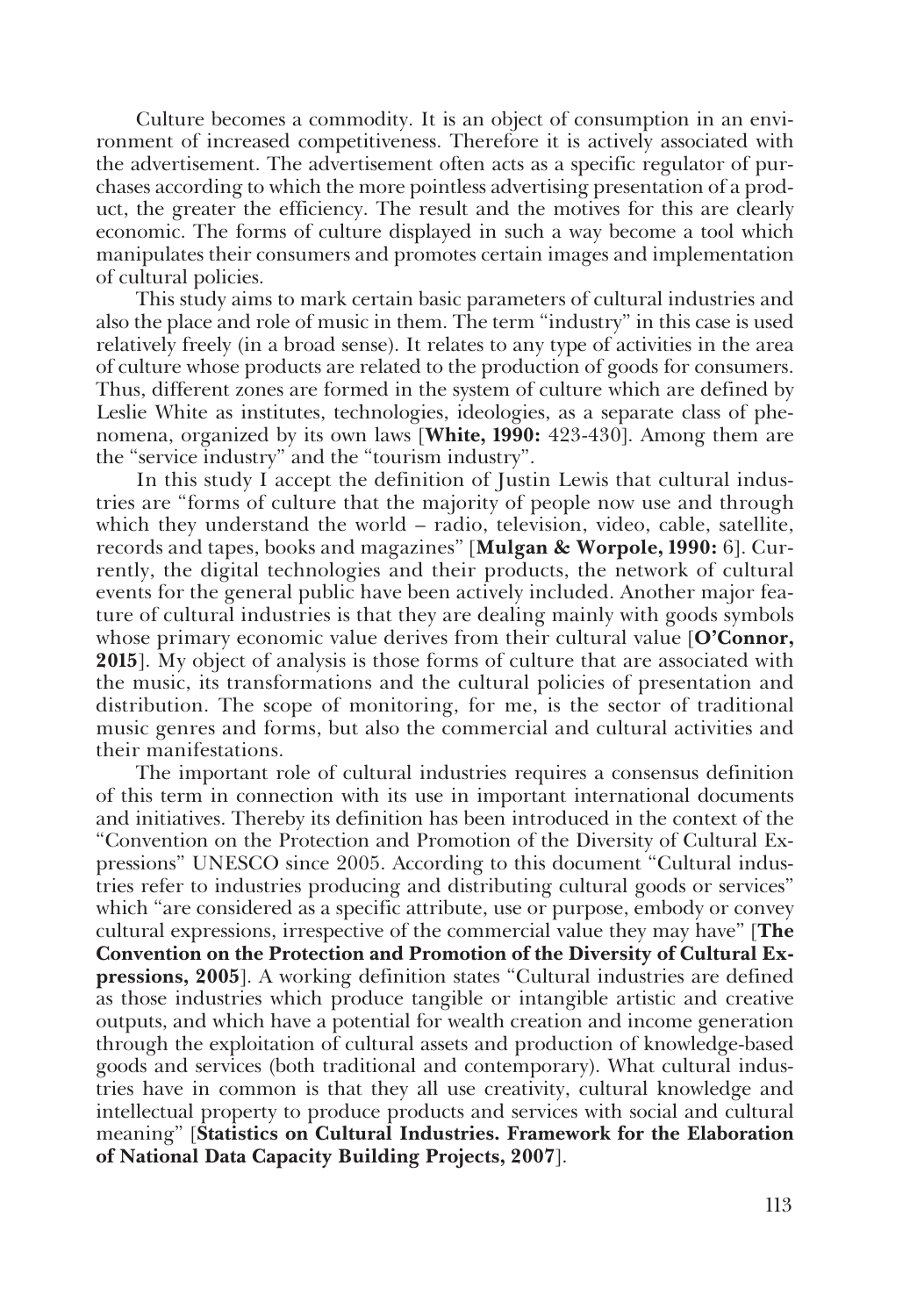I should mention the gradual replacement of the term "cultural industry" (singular) with "cultural industries" (plural) [**O'Connor, 2010:** 25], taking into account the diversity in manifestations and co-existence of more than one cul� tural industry. This change in terminology is associated with more empirical understanding of the complex structure and dynamics in the creation of cul tural products. Next stage is the introduction of the term "creative industries" to note the new understanding that takes into account the creativity. Today there are many individual preferences how to use that terminology [**Mikić, 2009:** 48]. In my opinion the usage of the concept "cultural industries" includes "creative industries" and I will use them as complementary and interchangeable.

In the debate about the nature and role of cultural industries several key characteristics are identified associated with their development and specific ar� eas of application. In this research I observe and analyze the specific manifesta� tions in the creation, promotion and perceptions of different cultural images as part of cultural industries and cultural policies.

First, the growing importance of culture as a commodity (a system of products) and sales of cultural goods is essential. It should be pointed out that new relations between culture and economy exist. The importance of human crea� tivity, its potential and economic values has been understood in the field of economics. An "alternative economy" has been created. Thus, the interests are in the democratization and distribution of cultural products as well in financing activities in the field of popular culture as an important democratic layer.

Since the 1980s experts in the field of economics identify a new stage of development and formation of the so-called new economy in almost all major industrialized societies. Many sectors of high technology and services become much more significant there. Among the most important segments of this new economy is a group of industries that creates and delivers cultural products. Ac� cording to statistics these industries produce increasingly wide variety of prod� ucts [**Power & Scott, 2004**]. It is in the 1980s when the concept "cultural indus� tries" enters more actively in UK for example [**O'Connor, 2015**]. This is the time when a new terminology is established in different fields of the humanities. In the music area such a notion in the field of sound recordings is "world music". During this period, the beginning of "world music" usage as a label denoting certain types of music – is seen primarily as "exotic" in non-traditional areas of functioning, or hybrid $\mathfrak{h}$ , created as a result of a wide range of heterogeneous elements and types of mixtures. Namely world music is among the well distributed and sold products in the area of the cultural industries.

Second, the cultural industries, especially in the last few decades, reflect the processes of globalization and are adapted in line with them. The realities of multiculturalism and hybridization are an important result. Contemporary urban culture provides fertile environment for their realization. Co-existence and intermingling of heterogeneous community traditions is a basis for implementation of a wide range of mixes. In terms of musical performance there are

<sup>&</sup>lt;sup>6</sup> See about the stages in the understanding of the term world music and its contents [**Vlaeva, 2009**].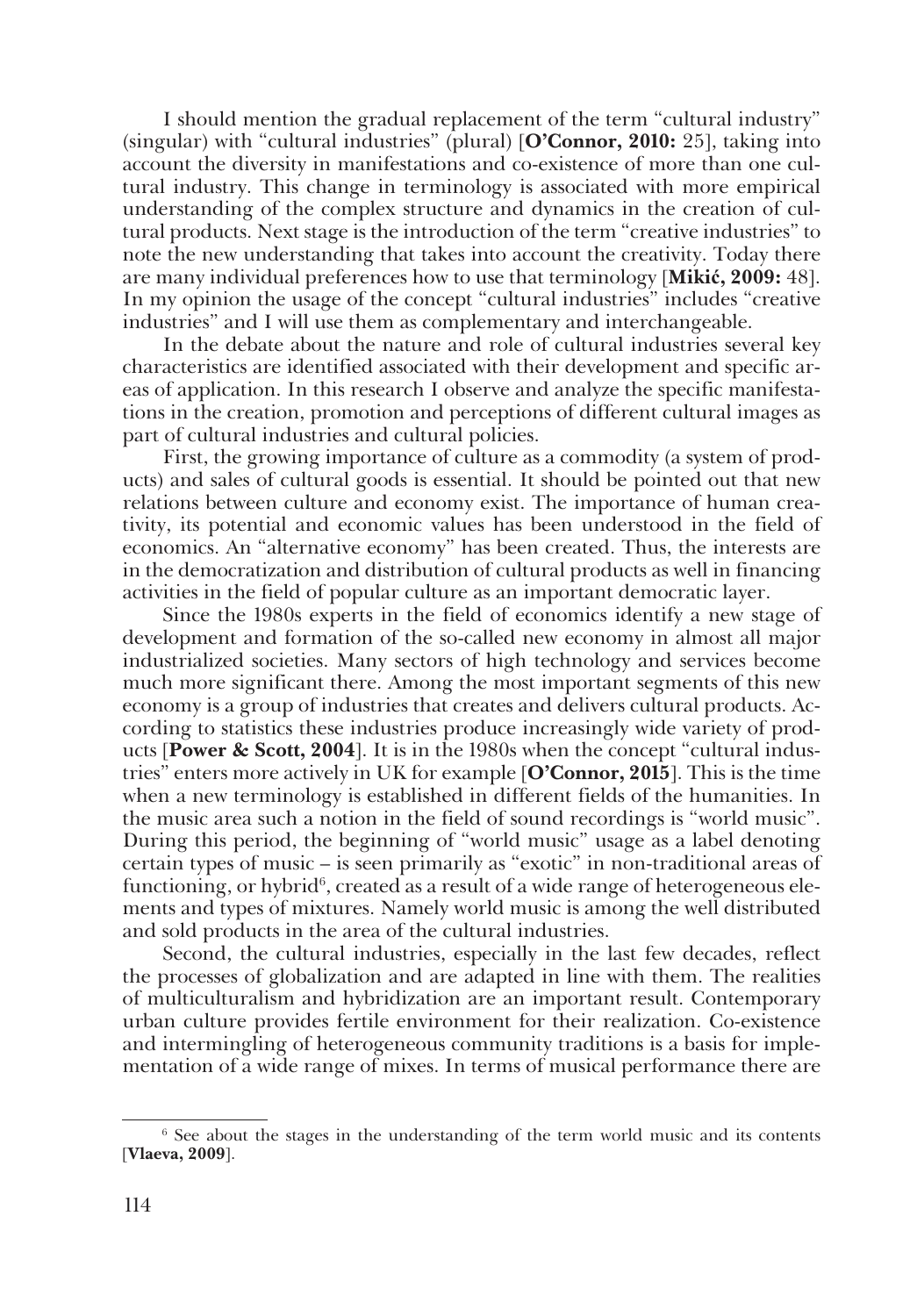not only crossing of stylistics and genres, but also combining peculiarities which belong to different cultural and musical layers, geographical areas and histori� cal periods. The extremely high mobility of modern man – the development of existing diasporas and creation of new ones, experience of global nomads [**Global nomads, 2015:** 800]7 and traveling cultures [**Clifford, 1992:** 96-116**]** – further creates conditions for rapid cultural transformations and multidirectional reflections in the cultural industries.

Third, others are related to search of identities and even their construction as a response to globalizing processes [**Ma, 2005; Gellner, 1987**]. This act of self-searching and awareness of own specificities often is a result of living in a multicultural environment in the contact zones between different ethnicities, races, religions, social strata. It is a reaction "against historical forces to move� ment and contamination" [Clifford, 1997: 7], i.e. relocation of different traditions and modern ways of living.

Nowadays not only real existence, but also virtual one can activate demand, construction and changes in identity. From a musical point of view among the illustrations reflecting the imposition of a new virtual world related to new tech� nologies and new identity (imaginary and according to the characteristics of anime) is a virtual music group "Gorillaz"<sup>s</sup> and its media appearances. Distance (real and imaginary) sometimes is a stimulus for building, and even for chang� ing identities. Cultural industries also benefit from the economic opportunities that these processes offer. Relatively new is the special focus on sexual and gen� der identities and the profits from their involvement in the cultural products. One example is the presentation and award of the Austrian contestant Conchita Wurst in Eurovision song 2014 [**Conchita Wurst, "Rise Like a Phoenix", 2014**].

#### **Features and organization of the cultural industries**

The organization and development of cultural industries is regulated at different levels of political relations by the institutions at international, regional and national levels. Among the most authoritative world organizations that are important for their realization are the UN and UNESCO. At the regional level separate political and economic alliances can be pointed out, some of which have platforms for regulating the common cultural development and cultural business – the European Union, ASEAN (Association of Southeast Asian Nations), CIS (Commonwealth of Independent States). It is very likely in the near future similar objectives to be fulfilled by BRICS (Brazil, Russia, India, China, and South Africa).

Examples of regional cooperation in the field of culture is the Asian Cultural Cooperation Forum (ACCF), repeatedly conducted from 2003 to 2015 in Hong Kong, which encourages regional cultural cooperation and cultural industries. The forum aims to strengthen the partnership between the govern�

<sup>7</sup> This is a concept of Norma McCaig. [**Global nomads, 2015:** 800**]**.

<sup>8</sup> Gorillaz are an English virtual band founded in 1998. It consists of four musicians who were known for their imaginative animated images [**Gorillaz. Official website, online**].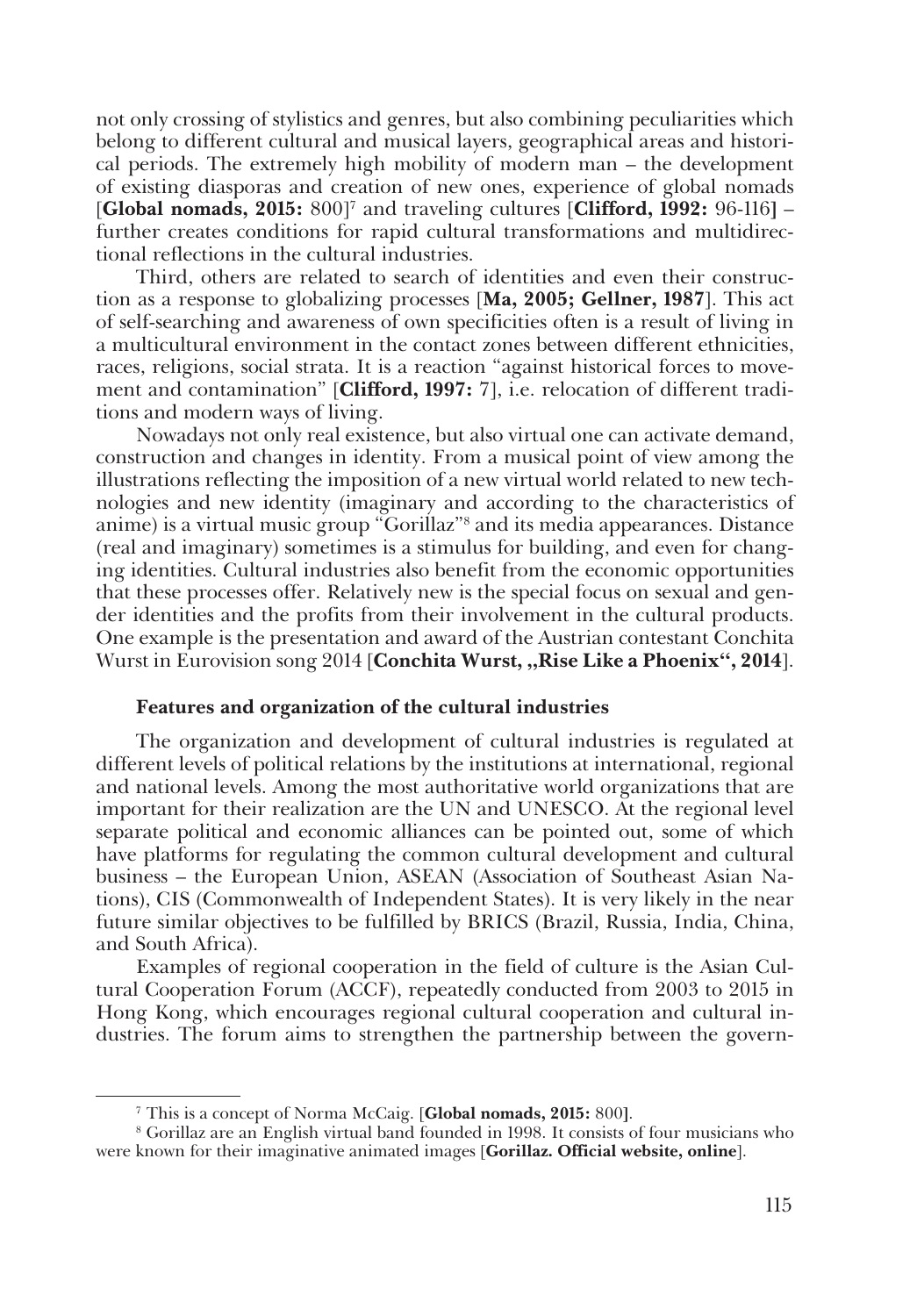ments of Asian countries in the Pacific region, facilitate and encourage private sector initiatives in cultural industries, and enhance the role of Hong Kong as a center of cultures of Asia. A special part of the program are organized meetings of ministers of culture of different Asian countries [**Asia Cultural Co-operation Forum (ACCF). 2013**].

At the national level extremely good practices for the development of cultural industries can also be indicated. Some of them go ahead in preservation of local traditions and prepare them for the aims of the cultural industries. Japan and the Republic of Korea (South Korea) are among the leaders and they began the pro� cess in this area back in the 1950s and 1960s. The Law on protection of cultural her� itage is established in Japan since 1950 and in Korea since 1962. It provides great opportunities for the preservation of oral artistic practices and their bearers are proclaimed as living national treasures. Later on, Japanese and Korean experience is invaluable in building world-class general strategies for cultural heritage and its usage in the development of cultural business. The governments and private fund� ing have a different role in regulation of cultural industries and this role depends on the specific priorities – social, economic, political, cultural and historical.

Identity (already shown in this study as one of the key paradigms in the globalized world) is associated with awareness of cultural heritage as own and as foreign, distinctive (emic) and universal (etic). The cultural business takes advantage of this opportunity very intensively in the early 21st century. The pro� cesses of searching for one's individual understanding as a separate entity and relationship with the traditions are largely determined and supported by the active work and initiatives of UNESCO. They are focused on nomination and inclusion of endangered living treasures – practices of intangible cultural herit� age in the list of this global cultural organization and their safeguarding [**Lists of intangible cultural heritage and Register of best safeguarding practices, online**]. Thus, in 2015 the total number of recognized practices in the "Representative List of the Intangible Cultural Heritage of Humanity" is 314. Bul� garia also participates actively in the work of preservation of intangible cultural heritage through a team of experts and has the Regional Center for the Safeguarding of Intangible Cultural Heritage in South-Eastern Europe in Sofia. Currently, 14 Member States have joined this Center [**The Regional Centre for the Safeguarding of Intangible Cultural Heritage in South-Eastern Europe under the auspices of UNESCO, online**].9

Directly related to the cultural industries is the UNESCO World Forum on Culture and Cultural Industries (FOCUS) [**UNESCO World Forum on Culture**  and Cultural Industries, online<sup>]</sup>. It was created as a platform for bringing together different audiences to share ideas on various topics and initiatives related to culture and cultural industries and planned with some frequency. According to the program of the third meeting of the participants of the Forum<sup>10</sup>, its aim is to show the potential of creativity, innovation and experience to nourish the

<sup>9</sup> From 2009 to the present (2016) Director General of UNESCO is the Bulgarian Irina Bokova.

 $10$  The previous meetings have been held in 2009 and 2011 in cooperation with Italian government and supported by Lombardy region and the town of Monza.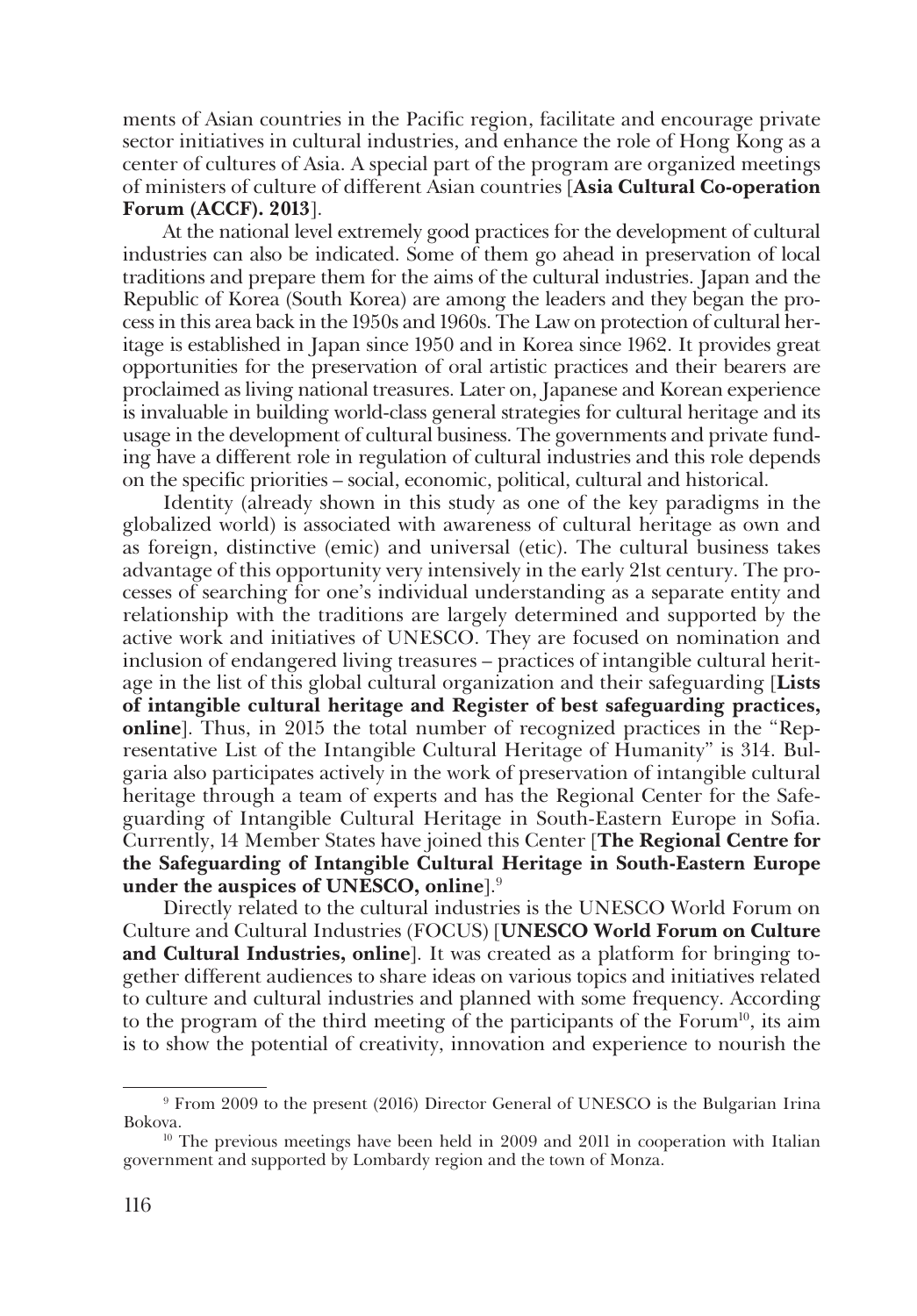cultural industries [**Third UNESCO World Forum on Culture and Cultural Industries., 2014**]. It is part of the initiatives of the Summit taken by UNESCO. Their aim is to set priorities for culture, which will help it to take part into inter� national development policies (especially in the ongoing negotiations within the United Nations to define development programs after 2015). A main task of the initiators and participants is to recognize the central role of culture in sustainable social and economic development, to implement programs for the development of cultural industries and to use the experience from all over the world. Ways of dealing with the nature of and conditions for development of cultural (creative) industries and the need for them, the role of particular institutions and actions for their successful implementation are discussed and proposed. Among the basic topics for the discussions is investing in culture [**European commission. Culture. Supporting cultural and creative industries, online**].

Particularly for the EU and Bulgaria (as part of it) essential is Europe 2020 Strategy for Growth and Jobs [**European Commission. Europe 2020, online**]. The role of the Commission there is to ensure opportunities and initiatives through which the cultural sector can contribute more to employment and growth in Europe. Direct financial and technical supports are envisaged in the form of grants or by creating networks and platforms to support the cultural sector and cultural industries.

The priorities for realization of cultural and creative industries in this European strategy are: promoting innovation in education; facilitating the mobility of artists; reforming the regulatory environments; developing policies and initiatives to promote market access for investments in cultural and creative industries. The aim is to support cultural diversity and dialogue, culture as a catalyst for creativity, innovation and international relations. Initiatives arising from the priorities and purposes are carried out jointly by the European Commission, national authorities, organizations from the cultural sector and other related institutions. There are provided activities and prizes which aim to encourage, recognize and reward the works, artists, organizations and cities that contribute to these goals.

In connection with the implementation of the chosen priorities as part of the European agenda for culture concrete initiatives are already taken. In more general terms, these are: the Pilot Project on the Economy of Cultural Diversity; the publication of the Green Paper on the potential of cultural and creative industries; and work and reports of expert groups under the Open Method of Coordination. Among the specific initiatives few can be identified that directly contribute to the development of cultural industries – European Capitals of Cul� ture (Plovdiv was elected for 2019), European Heritage Days, European Border Breakers Awards.

#### **Cultural industries and economic contribution**

The first document on cultural industries in the European Union is the European Parliament resolution on cultural industries (2002/2127(INI)). Cultural industries are understood as an area with various forms of expression, which range from cultural heritage to audiovisual products. Two years later creative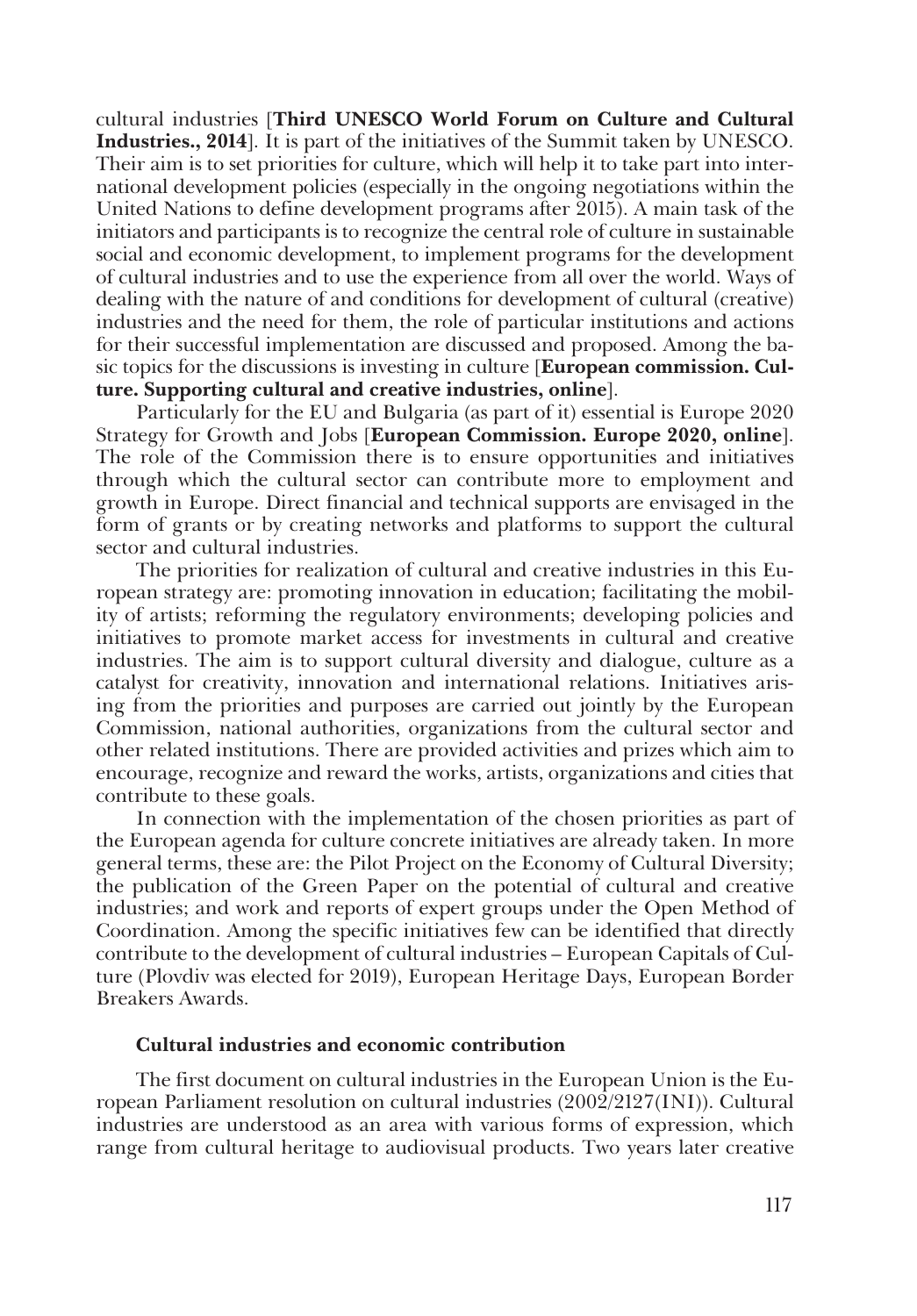industries are specified, which include: performing, plastic and audiovisual arts, crafts, publishing, media, cultural and architectural heritage, conservation and restoration, cultural tourism, museums, libraries and other cultural centers [**Mikić, 2009:** 29].

The next stage in conceptualization of the cultural institutions in EU in documents is the Report on Culture in a Globalizing World (2008) published by the European Parliament. There are presented in details the new perspectives on culture as a catalyst for creativity and innovation, and its opportunities for economic growth and new jobs.

Another fundamental strategic document of the EU institutions is the "Green Paper. Unlocking the potential of cultural and creative industries" of the European Commission (2010). The conclusions from this document are that the European cultural and creative industries have the potential to meet the challenges of a globalizing world and the new conditions that they creates. According to statistics, their role is increasing and this is one of the most dynamic sectors in Europe. The prediction in 2010 has been that its part in total EU GDP will reach around 2.6%, with high growth potential, it will also provide jobs for around 5 million people across the EU [**Green Paper – Unlocking the potential of cultural and creative industries, 2010**].

The education and development of the knowledge society have an extremely important role in the implementation of this process. These are the main policy priorities of the European Union. In the data presented by Hendrik van der Pol (the Director of the Statistical Institute of UNESCO located in Canada), financial analyses and prognoses of PwC (Pricewaterhouse Coopers) from 2007 are cited. According to them the entertainment and media industry is expected to grow from 1.3 trillion dollars in 2005 and reach 1.8 trillion in 2010. Also then Asia was expected to achieve the highest growth rate of the entertainment and media industry from 274 billion dollars to 425 billion dollars (an annual growth of 9.2%), and China – to have the fastest growing industry in the world, with 26% annual growth [**Pol, 2008:** 345].. Thus, a large part of my observations and analyses in previous and subsequent studies are focused on policies and im� ages generated and distributed by Asian cultures because they show important models and have highly successful implementation. So they can be accepted and adapted in other geographical areas.

I will give more examples of reports of the UN and the EU, citing statistics about the growing economic importance of cultural industries. Data presented at the United Nations Conference on Trade and Development (UNCTAD) in May 2013, show that the average annual growth of world trade in creative goods and services in the period 2002-2011 was 8.8 percent. Their monetary terms are a record value of 624 billion dollars. An important trend is the increase in exports of creative goods from developing countries in the same period – 12.1% annually [**Bokova & Clark, 2013:** 10]. In the next report published in Decem� ber 2015 Irina Bokova Director General of UNESCO states: "Capitalizing US\$ 2.250 billion and nearly 30 million jobs worldwide, the cultural and creative industries are major drivers of the economies of developed as well as developing countries. Indeed, they are among the most rapidly growing sectors worldwide" **[Bokova, 2015:** 5**]**. It is significant that cultural and creative industries employ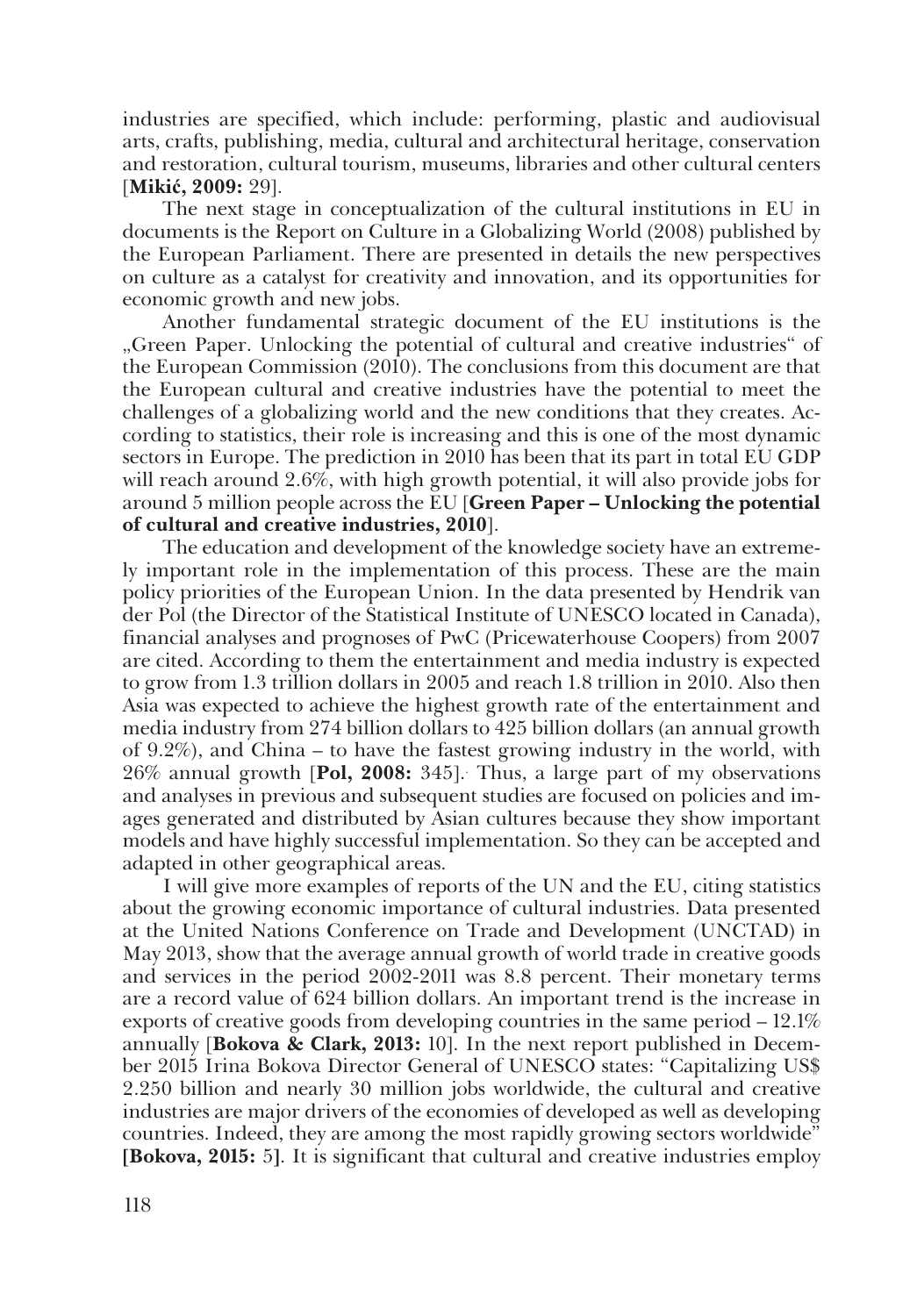1 % of the world's active population as reported in 2015. The top three employers are visual arts (6.73 million), books (3.67 million) and music (3.98 million) [**Bokova, 2015:** 8].

The European Commission notes that the strategic investments in cultural and creative sectors lead to impressive results in some cases at local and regional level in the European Union. Among them are the festivals and the initiative European Capitals of Culture. They lead to significant economic results – some� times surplus value is ten times more than investment [**Communication from the Commission to the European Parliament, the Council, the European Economic and Social Committee and the Committee of the Regions Promoting cultural and creative sectors for growth and jobs in the EU, 2012**].

According to the European Commission Report 2012 the economic result for the cultural and creative sectors in the European Union is 3.3% of EU GDP and 6.7 million people work in this sector, which is 3% of the total employment. Between 2008 and 2011 employment in the cultural and creative sectors showed growth rates that are different in subsectors. Indicative is another fact – in that period the employment in the cultural industries is more sustainable than in the EU economy as a whole. This trend is even more impressive due to the high percentage of youth employment than in the rest of the economy [**Communication from the Commission to the European Parliament…, 2012**]. This opinion is supported by Xavier Prats Monné, Director General for Education, Culture, Youth and Sports Commission: "The cultural and creative sectors also contrib� ute significantly to youth employment, employing, on average, more young peo� ple than any other sector. When it comes to sectors, visual arts, performing arts and music account for about half of all employment in the cultural and creative sectors" [**Monné, 2014:** 6]. This conclusion was based on statistics from 2014 [**Untapped potential for youth employment, 2014:** 17].

These data provide a basis to draw conclusions about the positive perspec� tives for young people in cultural industries, and the place and role of proper training and education. The young generation must be prepared appropriately for the opportunities of the cultural industries development and technologi� cal novelties including in the musical area. It also means updating the content and organization of the educational process which has to be in accordance with much more knowledge of music cultures of the world, their context and interactions.

According to the President of the European Parliament Martin Schulz, culture is one of the biggest assets of Europe with a huge intangible value. Data presented and published by him in December 2014, shows that creative and cul� tural industries already represent 4.2% of EU GDP, with nearly 7 million jobs, mostly in small businesses [**Schulz, 2014:** 5].

Hendrik van der Pol analyzes the main areas that are key to the develop� ment of the cultural industries in his report "Key role of cultural and creative industries in the economy" presented at the Second World Forum on Statistics, Knowledge and Policy (Istanbul 2007). They are education, traditional knowledge, archiving and preservation [**Pol, 2008:** 343-353]. He searches for attitude towards the production and consumption of goods of the cultural industries.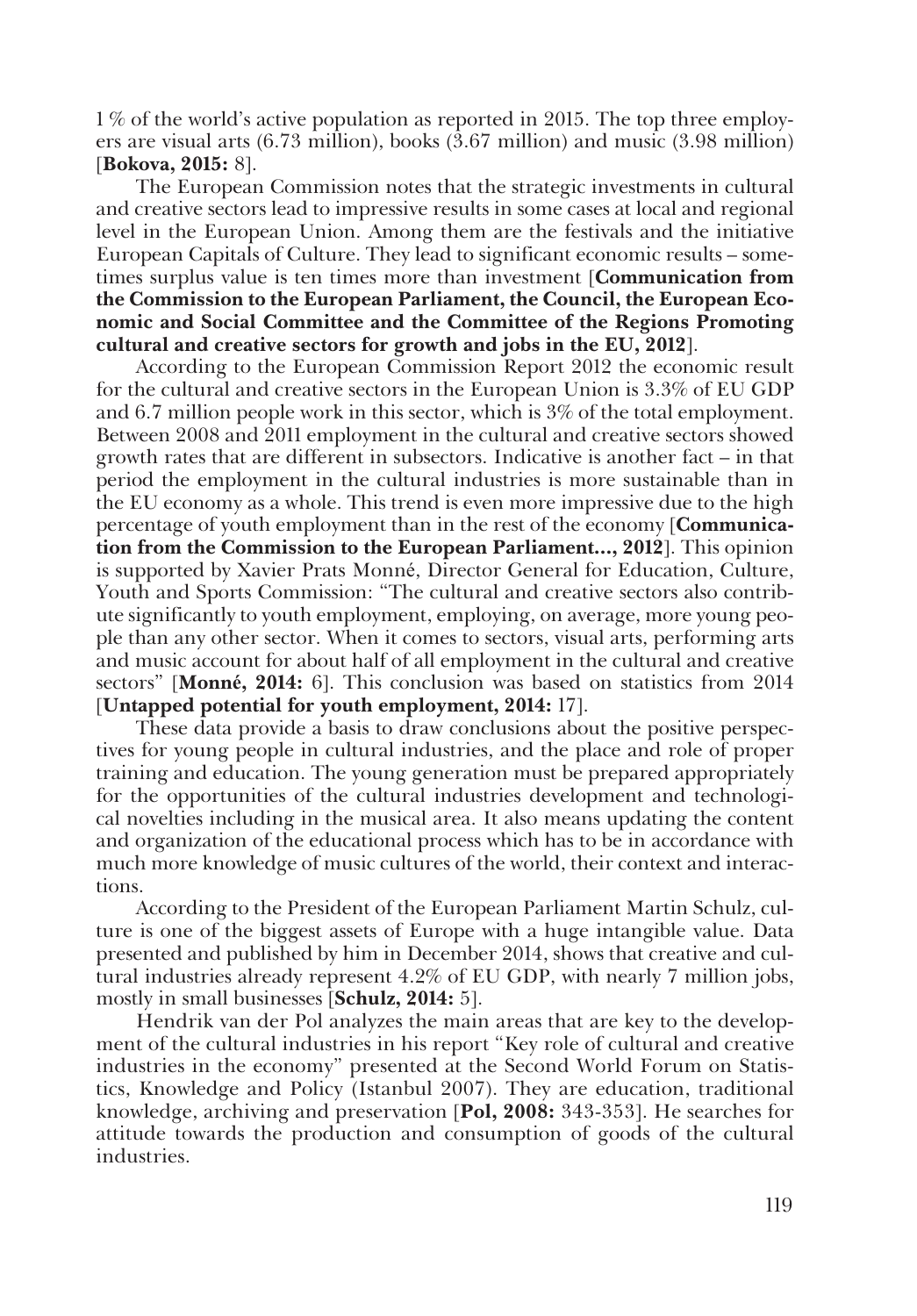According to van der Pol education teaches people to appreciate the culture and it is the main means of transmission of knowledge and cultural achievements from generation to generation. Therefore it is very important how the various aspects of culture (music) are included both in curricula in schools and in higher education. The traditional knowledge according to van der Pol's anal� ysis is a cultural product which is the subject of informal exchange and informal production. He gives examples of various traditional practices. Amongst them he points out the making of traditional musical instruments and concludes that the production of such goods and circulation of traditional practices can be a very significant part of the cultural production with large scale conversions. Archiving and preserving of important artifacts is a way of re-transmission of art works to the future generations, but also an incentive for acculturation and inspiration for future artists. Therefore, investing in art and cultural heritage (including intangible) can provide returns through the creation of new cultural products, revenues from consumption of preserved heritage and its replication.

The data table made by van der Pol presents what kind of products and consumption of cultural industries can be measured by the proposed param� eters [**Pol, 2008:** 351]. His analyses are focused on several sectors of the cultural industries: visual and performing arts; tangible and intangible heritage; audiovisual arts and new media; books publishing and press.

#### **Cultural politics and strategies. The place of music and education**

"Culture is connected to policy in two registers: the aesthetic and the an� thropological. In the aesthetic register artistic output emerges from creative people and is judged by aesthetic criteria as framed by interests and practices of cultural criticism and history … The anthropological register, on the other hand, takes culture as a marker of how we live our lives, the senses of place and person that make us human – neither individual, nor entirely universal, but grounded by language, religion, customs, time and place" [**Miller & Yudice, 2002:** 1]. In light of these thoughts the cultural policy by Toby Miller and George Yudice also refers to "the institutional supports that channel both aesthetic creativity and collective ways of life – a bridge between the two registers". Miller and Yudice indicate several key areas which they research and propose approaches for the definition and organization of cultural policies: management structures, taste, ethics, finance, national and international projects, cultural citizenship and cultural policy studies.

There are various cultural policies depending on the context. They are determined by a complex system of realities: the phenomena arising from time and space, their interactions, necessity (needs), aesthetic models, and relevant targets. Institutions at various levels organize and regulate the complex of ac� tivities for the implementation of cultural policies, their transformations and replacing them with others. Historical traditions at a regional level may affect the model and trends in cultural policy, or may not fulfil expectations associ� ated with particular heritage. For example, the development of contemporary China is defined as "the East Asian model of neo-Confucianism" or "the hybrid Chinese socialist paradigm still in the making" [Wang, 1996: 48], while the pro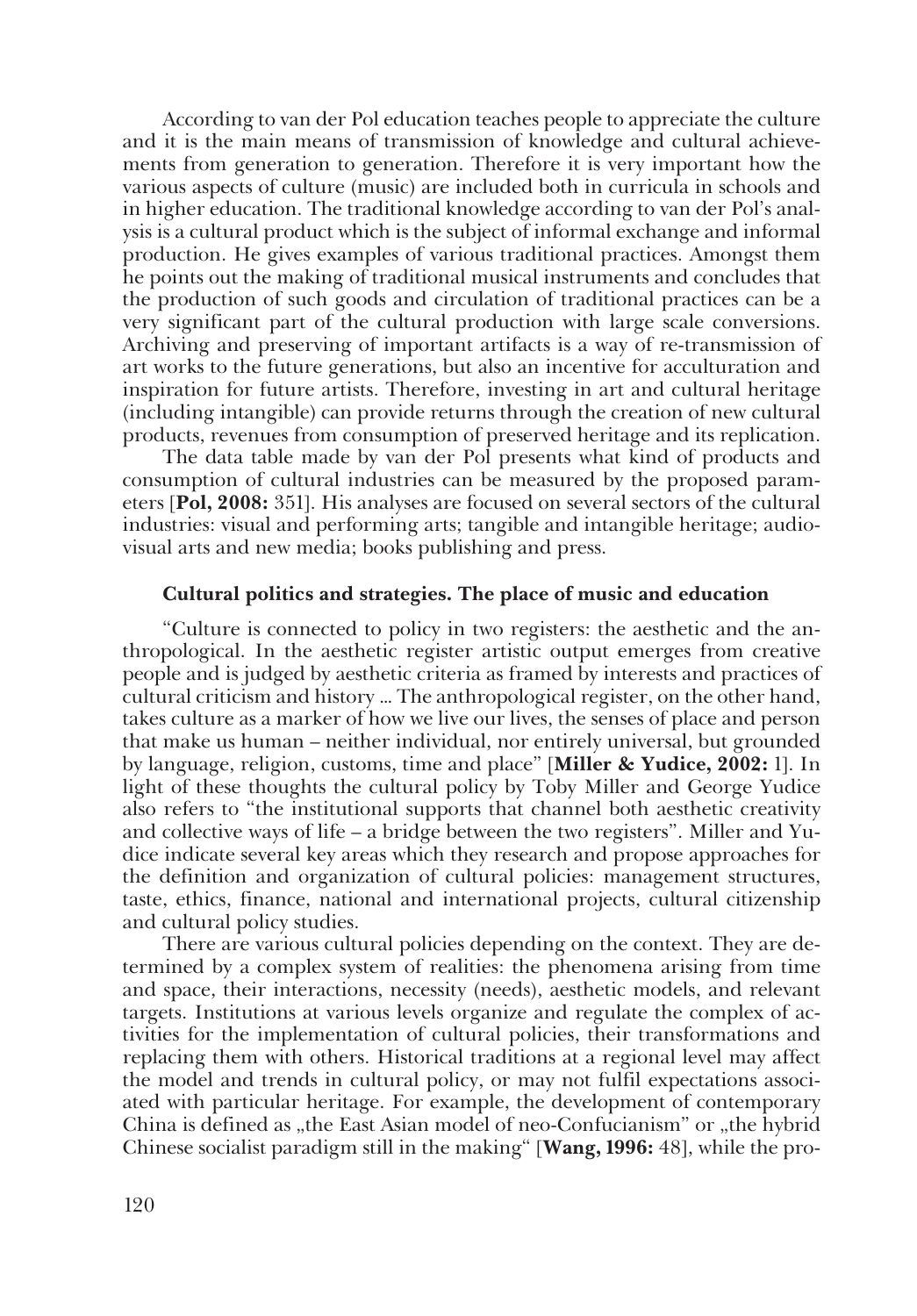cesses in South Korea (Republic of Korea) lead to discussion about implementa� tion of "Confucian model of democratization" there [**Shin, 1999:** 258-262]. An� other specific case is German, characterized by a debate on the guidelines of the new cultural policy of Germany and the usage of its heritage [**Butcher, 2005:**  23-24]. The cultural policy of Taiwan from the last decade of the 20th century significantly benefits from the new global context. Since then the government decided Taiwanese groups for performing arts to focus on a much broader in� ternational market, and not to present cultural products only for the Chinese diaspora [**Miller & Yudice, 2002:** 24]. The objectives of this policy affect the production of cultural images and their dissemination.<sup>11</sup>

Regional needs and objectives also determine searches and ideas for new cultural policies. On the basis of European experience and in particular the British Justin O'Connor proposes to take into account six aspects that help to renovate and create a new cultural policy [**O'Connor, 2015**]. The first is the recognition of the cultural sector in its diversity of national and local branches and structures. The second is the high level of education of workers in the cul� tural sector, and also that higher and further special education is necessary for its radical rethinking as a whole. The third aspect is the cultural infrastructure (institutions, spaces, formal and informal networks) that makes connections be� tween the traditional arts (and arts in general) on the one hand, and cultural production and consumption, on the other hand. The fourth aspect requires the business to support the infrastructure, including training, information and consultation. The fifth is associated with new information and communication technologies, and the sixth – with urban renewal and the linkage between cul� tural infrastructure and urban infrastructure.

An important fundament for cultural policy is the selection and circulation of cultural symbols which become the quintessence of identity. These are syn� thesized images, signs for larger or smaller cultural regions, phenomena, and selected tangible and intangible cultural heritage. Sometimes these symbols are borrowed from arts or artistic works. They influence on the cultural industries in various forms. Among the most commonly used symbols of World Cultural Heritage are the Eiffel Tower in Paris, Big Ben in London, the Leaning Tower of Pisa, the Egyptian pyramids at Giza, the Taj Mahal in Agra, Machu Picchu in Peru, the Statue of Liberty in New York and many others. They are important toponyms in the cultural tourism.

Impulses for creating cultural symbols can be both external and internal – as a reflection of perception outside or specially generated within the culture that transmits them. For the Chinese this is searching for inspiration from their ancient culture. The Great Wall and dragon [**Wang, 1996:** 38] are signs point� ing to the Chineseness not only in China. I will mention two examples: the Great Wall gives the name of electronic music festival, next to this historical site, near Beijing, and also of the automobile label "Great Wall".12

<sup>&</sup>lt;sup>11</sup> See for example the spectacles of Cloud Gate Dance Theatre of Taiwan.

<sup>&</sup>lt;sup>12</sup> Now (2016) these cars are products of Litex Motors in the town of Lovech, Bulgaria, too.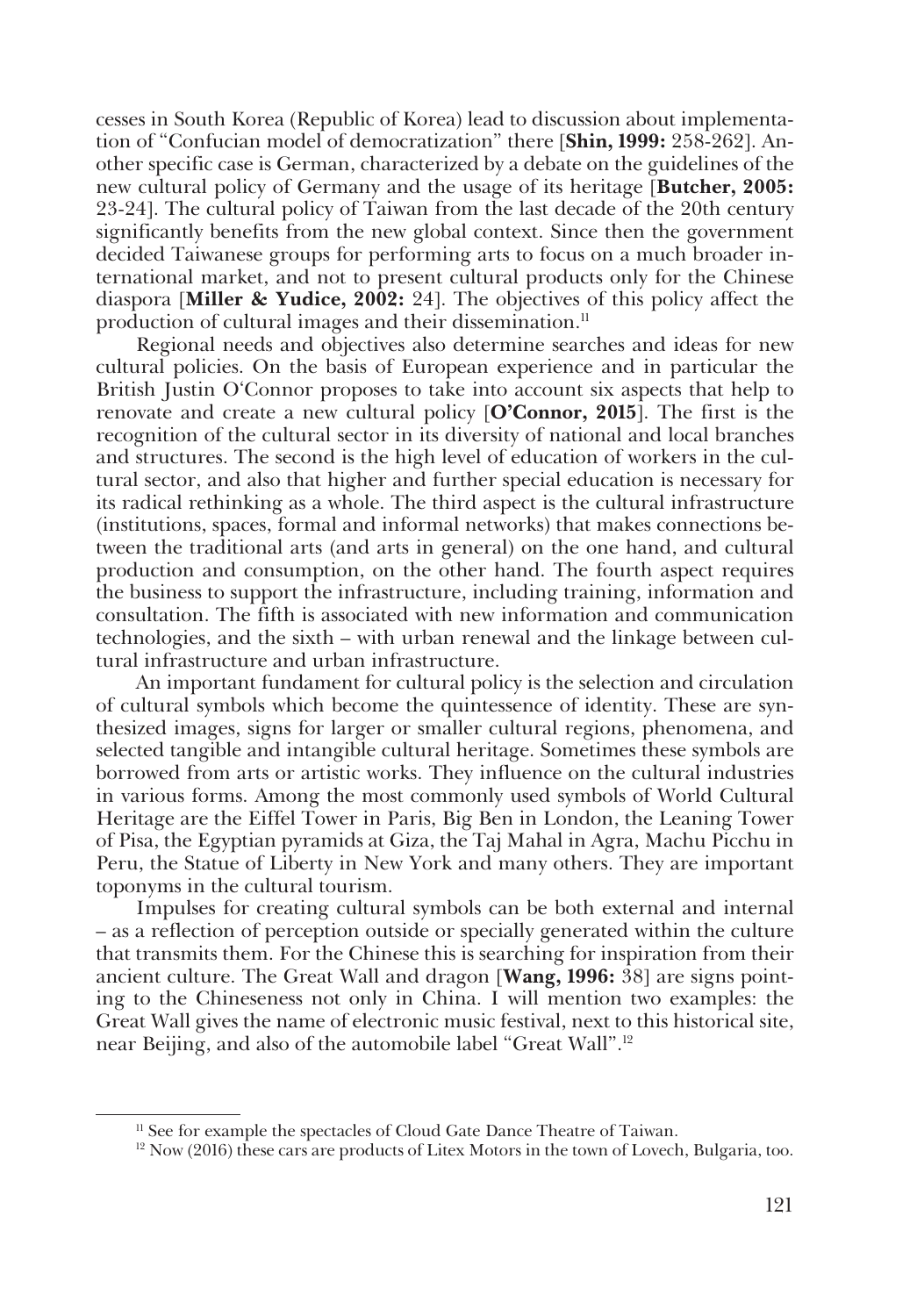The works of art nourish the fields of creative imagination and transform paintings and sculptures of famous artists into new products with utilitarian function: "The Kiss" by Gustav Klimt became decoration for luxury series of porcelain, "Sunflowers" by Vincent van Gogh decorate textiles on bags and um� brellas, while "Mona Lisa" by Leonardo da Vinci became a multiplied image in a wallpaper entitled "better hundred than one".

The music industry follows these trends and creates musical symbols that represent toponyms of music cultures of the world using key musical genres and forms. Thus, among the emblems are: Brazilian samba, Argentinean tango, Bulgarian rachenitsa, Hungarian czardas, Viennese waltz, Algerian rai, Indian raga. Renowned brands provide connections with cultural traditions and herit� age, exploiting established cultural signs as cultural goods. In such a way are created chocolates "Mozart" (Paul Fürst, Austria), wine "Chopin Nocturne" (Ka� tarzyna Estate, Bulgaria), cars "Renault Sonata" (Renault, France). These exam� ples show the impact that culture has on the economy and how cultural symbols can be good advertising and a stimulus for sales.

Cultural strategies have been created to implement cultural policies. The term strategy, initially established in the military field, means the use of force (military force) and the threat of force to implement policy [**Gray, 1999:** 17]. In a narrower sense it is an action plan (objective system of measures) that allows achievement of a result. In the cultural industries, the cultural policies and strategies often have to comply with the specific combination of production, distribution and sale of goods and services. These goods and services have value and quality, but they are also results of creativity. The specific aims are important, too. Thus, the term "cultural diplomacy" is in circulation. It is used, for example, in connection with the prevalence and popularity of Turkish cultural politics and in particular with the Turkish soap operas in the media of Bulgaria (including film music).

The preferences in making strategies depend on the philosophical, cultur� al, historical, political conditions of a country and its elite. The historical experi� ence and traditions usually have a formative function. Maybe that is the reason why the "national style" is taken into account in the elaboration of cultural strategies [**Johnston, 1995:** 4].

A system of eleven commercial segments [**Creating Growth Measuring Cultural and Creative Markets in the EU, 2014:** 28] is determined in the theo� retical studies as well in the practice of cultural and creative industries in the EU. These are sectors related to: publishing of books, newspapers and maga� zines, music, performing arts, visual arts, film, architecture, television, radio, video games, advertising. Education has a crucial role for their development and implementation through goods.

If we analyze the statistics from 2014, representing the realization of musi� cal products as part of the cultural industries in the EU, it is clear that they are among the most profitable. The music industry is in the third place among the above mentioned eleven segments. Together with the visual and performing arts, music provides about half of the seven million jobs in culture and creative industries in 2012. Workers there aged 16-29 in 2013 were 19.1% versus 18.6% in other sectors of the economy. Indicative of certain tendencies is the percent�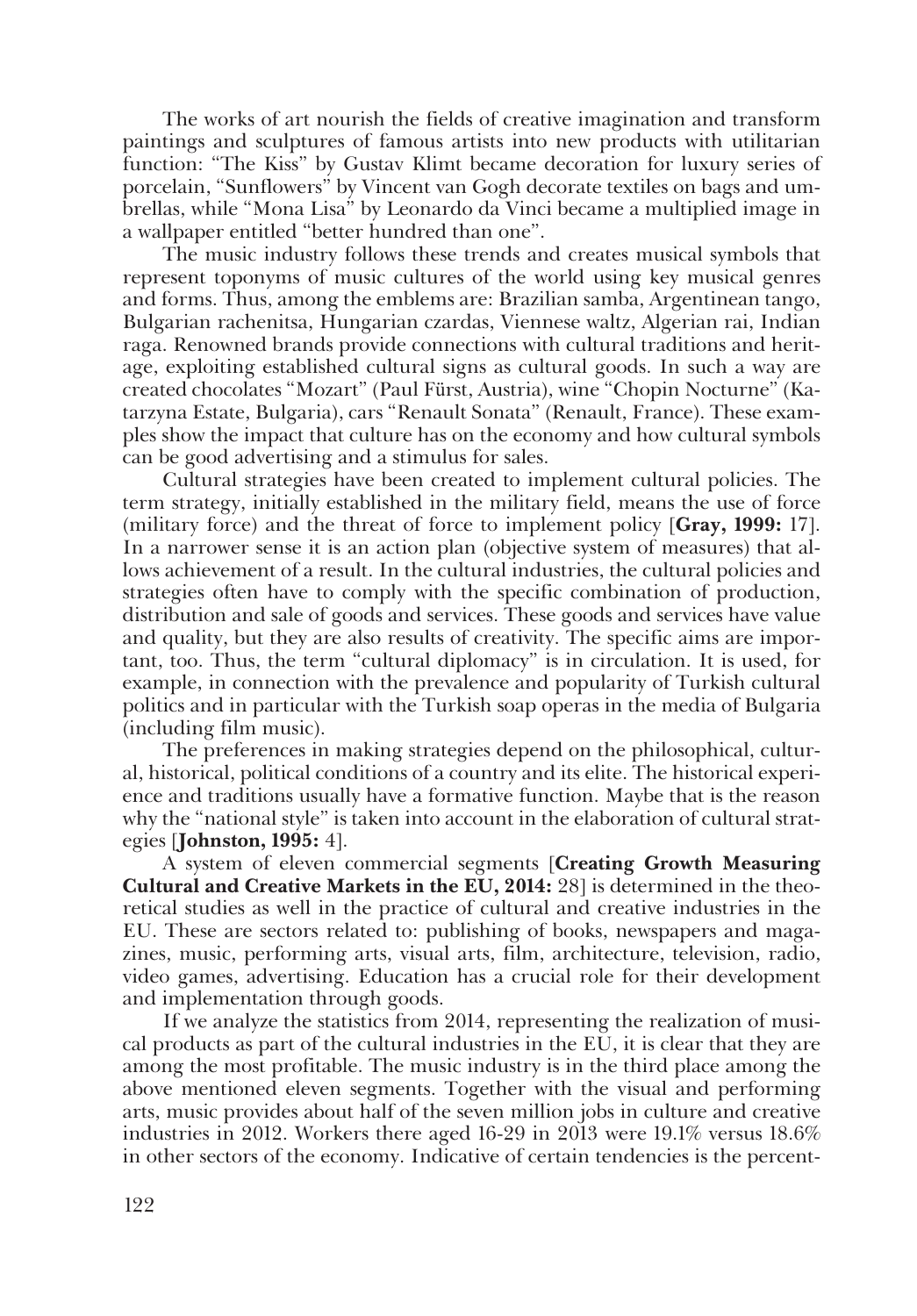age of people employed in the cultural sectors in Central and Eastern Europe, which is 1.3 % more than those employed in the rest of the economy there.

Recent statistics show that the number of people employed in the EU specifically in the music sector is 1 168,096 and the total turnover  $-\epsilon$  25.341 billion. Most jobs are occupied by musicians, composers and songwriters (650,000), followed by those working in the entertainment industry (375,239 in the business sector and 81,466 in the nonprofit sector), and recording and music publishing activities (44,660). Much smaller is the share of the employed in the music radio (5,714) and music television (1,884). The distributed revenue is according to these data, of which the largest are performing activities with live performances  $(7793$  billion in the business sector and  $486$  billion in the nonprofit sector), followed by recorded music (3 693 billion for physical recordings and 1 686 billion for digital tracks).

#### **Global markets, cultural industries, music and education**

The cited sociocultural and financial facts in this study lead to several im� portant conclusions. Globalization creates global markets, but it seems more and more based on local regional specifics. Thus, usually Eastern and Western media markets are defined and the musical map of the world is regionalized on cultural and geographical indications. The cultural industries, in turn, are associated with different models of cultural politics, strategies and cultural di� plomacy. At this stage, on the one hand, Bulgaria follows part of its decades-old traditions associated with local cultural calendar and development of festivals. On the other hand, it adheres to trends and decisions in this area adopted in the cultural policy of the European Union. Among the examples are initiatives related to cultural heritage, cultural diversity, European capitals of culture and cross-border projects.

Products and services related to world heritage and the arts have a growing stake in the global economy. Especially large and impressive is the pace of development in the cultures of Asia as quantity, quality and implementation. That is why the cultural industries flourish there. Although the size of domestic mar� kets for some of them is self-sufficient, they expand their cultural exports and increase the proposals and forms in the field of cultural tourism for example.

Goods and services related to the cultural industries are highly connected with education. Exactly the education is one of the main pillars that underpin the cul� tural industries and this fact is noted by the experts and professionals who have to develop cultural policies and strategies. Education related to arts, proves once again that it is more necessary in contemporary world and does more than politicians. The dialogue between cultures in a situation of multiplicity, hybridity and mobility can largely be prepared by education in the arts and cultural heritage. Therefore, it is necessary to rethink quality of education, and particularly to update the curricula, its contents and teaching methods. These are the steps which have to be taken in Bulgaria by large-scale projects and updated educational programs.13

<sup>&</sup>lt;sup>13</sup> See for example the results of the European project was won and implemented by the South-West University "Neofit Rilski". [**Vlaeva, 2015:** 123-131**; Valkova, 2015**].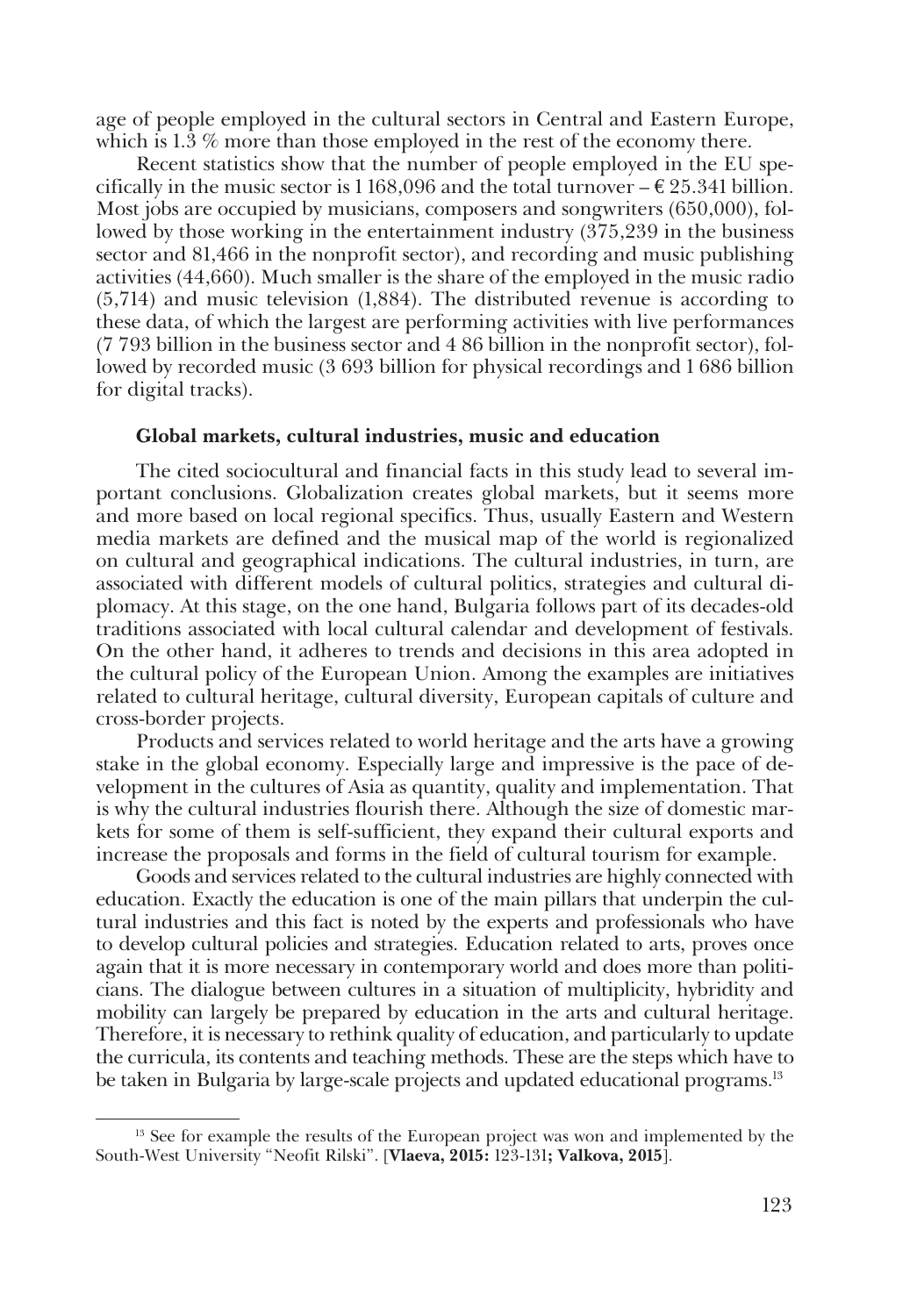Young people have a special place as creators and consumers in the field of culture and creative arts. European analyses on the development of cultural industries and observations on the current situation in the regions of Asia indicate that young people are interested in cultural industries and the youth is important for these industries. Also, this part of the economy is open to the young generations more, easily attracts and includes them in its field (the higher per� centage of young employees in this sector in the EU is a fact). For these reasons, the cultural industries are a good chance for career development and employ� ment for the young generation. Cultural industries are a very good opportunity for large-scale dissemination of cultural heritage and cultural exchange, which in turn is very important for the current situation of cultural pluralism and preparing the openness of the youth. Statistics show that the amount of young people who work in the cultural industries in Eastern Europe is higher than in the other parts of Europe.

Music is the most direct means of contact with different cultures and contact between them. For its part, the music sector in the cultural industries is among the major developing and the most profitable in recent years with growing importance. Media and performing arts further expand the use of music.

Where is Bulgaria in implementation of cultural politics and realization of cultural industries? Do the sectors related to culture and the arts take advantag� es of the opportunities and prospects of cultural industries? These are questions that were in focus in my previous studies but they require much more special research and analyses.

## **REFERENCES**

- **Peicheva, Dobrinka. 2012.** Медиализацията на обществото (автореферат на дисертация за присъждане на научна степен "Доктор на науките") [Medializatsiyata na obshtestvoto]. Blagoevgrad: SWU "Neofit Rilski".
- **Valkova, Maria. (Ed.). 2015.** Изкуствата и културата като ресурс за развитие [Izkustvata i kulturata kato resurs za razvitie]. Sofia: Avangard Prima.
- **Vlaeva, Ivanka. 2015.** Нови предизвикателства пред музикалнообразователния процес [Novi predizvikatelstva pred muzikalnoobrazovatelniya protses]. In: Изкуствата и културата като ресурс за развитие [Arts and culture as a resource for development]. Sofia: Avangard Prima, 123-131.
- **Vlaeva, Ivanka. 2009.** Музика по пътя на коприната (теоретични, исторчески и етномузикологически студии) [Muzika po putya na koprinata (theoretical, historical and ethnomusicological studies)]. Sofia: UNISKORP.
- **Adorno, Theodor & Max Horkheimer. 1944.** *The Culture Industry: Enlightenment as Mass Deception*, 94-136 [online]. Available from: https://www.marxists.org/reference/ar� chive/adorno/1944/culture-industry.htm [accessed: 15 July 2015].
- **Adorno, Theodor & Max Horkheimer. 2002**. *Dialectic of Enlightenment. Philosophical Fragments.* Stanford, California: Stanford University Press.
- **Butcher, Jim. 2005.** Cultural Politics, Cultural Policy and Cultural Tourism. In: Robinson, Mike and Alison Phipps. (Eds.) *Cultural Tourism in a Changing World Politics, Participation and (Re)presentation. Tourism and Cultural Change.* 7 Series. Clevedon / Buffalo / Toronto: Channel View Publications, 23-24.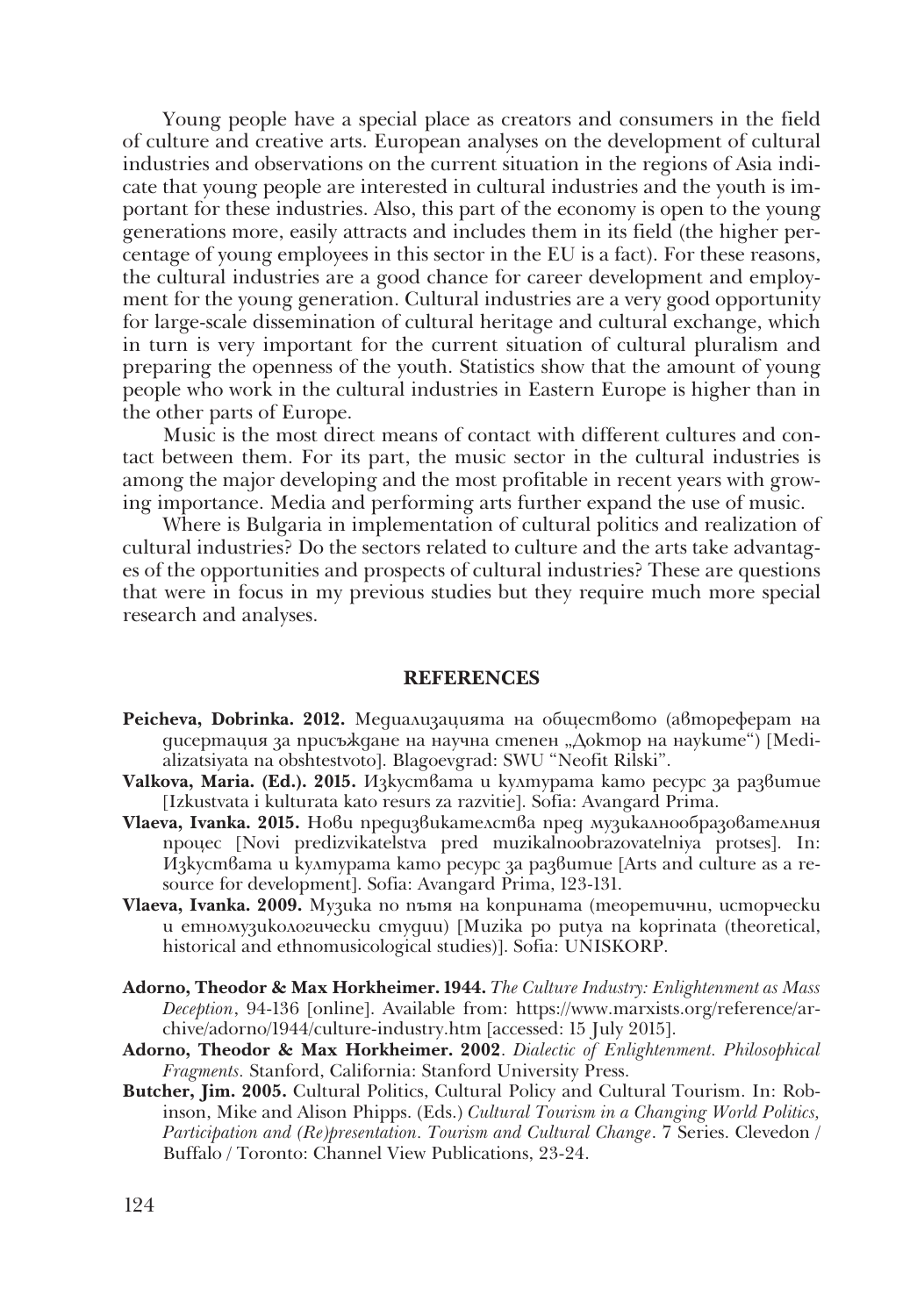- **Bokova, Irina. 2015.** In: *Cultural times. The First Global Map of Cultural and Creative Industries*. EYGM Limited, December 2015 [online]. Available from: http://www.ey.com/ Publication/vwLUAssets/ey-cultural-times-2015/\$FILE/ey-cultural-times-2015.pdf [accessed: 15 June 2016].
- **Bokova, Irina and Clark, Helen. 2013.** Foreword. In: *Creative Economy Report. Widening Local Development Pathways*. Paris: United Nations/UNDP/UNESCO [online]. Available from: http://www.unesco.org/culture/pdf/creative-economy-report-2013. pdf [accessed: 15 July 2015].
- **Clifford, James. 1992.** Travelling Cultures. In: *Cultural Studies*. (Ed. Grossberg et all.) New York: Routledge, 96-116.
- **Clifford, James. 1997.** *Routes. Travel and Translation in the Late Twentieth Century*. Cam� bridge-Massachusetts-London: Harvard University Press.
- **Gellner, Ernest. 1987.** *Culture, Identity, and Politics*. Cambridge: Cambridge University Press.
- **Global nomads. 2015.** In: Bennett, Janet M. (Ed.). *The SAGE Encyclopedia of Intercultural Competence*. London: SAGE.
- **Gray, Colin. 1999.** *Modern Strategy*. Oxford: Oxford University Press.
- **Johnston, Alastair Iain. 1995.** *Cultural Realism: Strategic Culture and Grand Strategy in Chinese History*. Princeton: Princeton University Press.
- **Kipnis, Andrew. 2011.** *Governing Educational Desire: Culture, Politics, and Schooling in China*. Chicago: The University of Chicago Press.
- **Lewis, Justin. 1990.** *Art, Culture and Enterprise: The Politics of Art and the Cultural Industries*. Lonon: Routledge.
- **Ma, Eric Kit-wai. 2005.** *Culture, Politics and Television in Hong Kong*. London: Routledge.
- **Mikić, Hristina. 2009.** Measuring the economic contribution of cultural industries. A review and assessment of current methodological approaches. Montreal, Canada: UNESCO Institute for Statistics. *Framework for Cultural Statistics Handbook*, 1 [on� line]. Available from: http://www.uis.unesco.org/culture/Documents/FCS-hand� book-1-economic-contribution-culture-en-web.pdf [accessed: 15 July 2015].
- **Miller, Toby & George Yudice. 2002.** *Cultural Policy*. London: SAGE.
- **Monné, Xavier Prats. 2014. Forewords.** In: *Creating Growth Measuring Cultural and Creative Markets in the EU*. EY, December [online]. Available from: http://www. ey.com/Publication/vwLUAssets/Measuring\_cultural\_and\_creative\_markets\_in\_ the\_EU/\$FILE/Creating-Growth.pdf [accessed: 15 July 2015].
- **Mulgan, Geoff & Ken Worpole. 1990.** Saturday Night or Sunday Morning. London: Comedia, After Lewis, Justin. 1986. *Art, Culture and Enterprise: The Politics of Art and the Cultural Industries*. Lonon: Routledge [online]. https://books.google.bg/books? hl=bg&lr=&id=61BdAgAAQBAJ&'eoi=fnd&pg=PP1&dq=strategy+in+culture +politics&ots=0o1GKUg7Ns&sig=HYzSlKNXuoPAM1v5mLOw6o54nfw &redir\_ esc=y#v=onepage&q=strategy%20in%20culture%20politics&f=false [accessed: 15 July 2015].
- **O'Connor, Justin. [2015].** Definition of "Cultural Industries". Manchester: Manchester Institute for Popular Culture/ Manchester Metropolitan University [online]. Avail� able from: http://www.pedrobendassolli.com/pesquisa/icc1.pdf [accessed: 15 July 2015].
- **O'Connor, Justin. 2010.** The cultural and creative industries: a literature review. (2<sup>nd</sup>) edition) *Creativity, Culture and Education Series*. Newcastle upon Tyne: Arts Council England [online]. http://www.creativitycultureeducation.org/wp- content/uploads/ CCE-lit-review-creative-cultural-industries-257.pdf [accessed: 15 July 2015].
- **Ortega y Gasset, Hose. 1993.** Бунтът на масите [Buntat na masite]. Sofia: Univer� sitetsko izdatelstvo "Sveti Kliment Ohridski".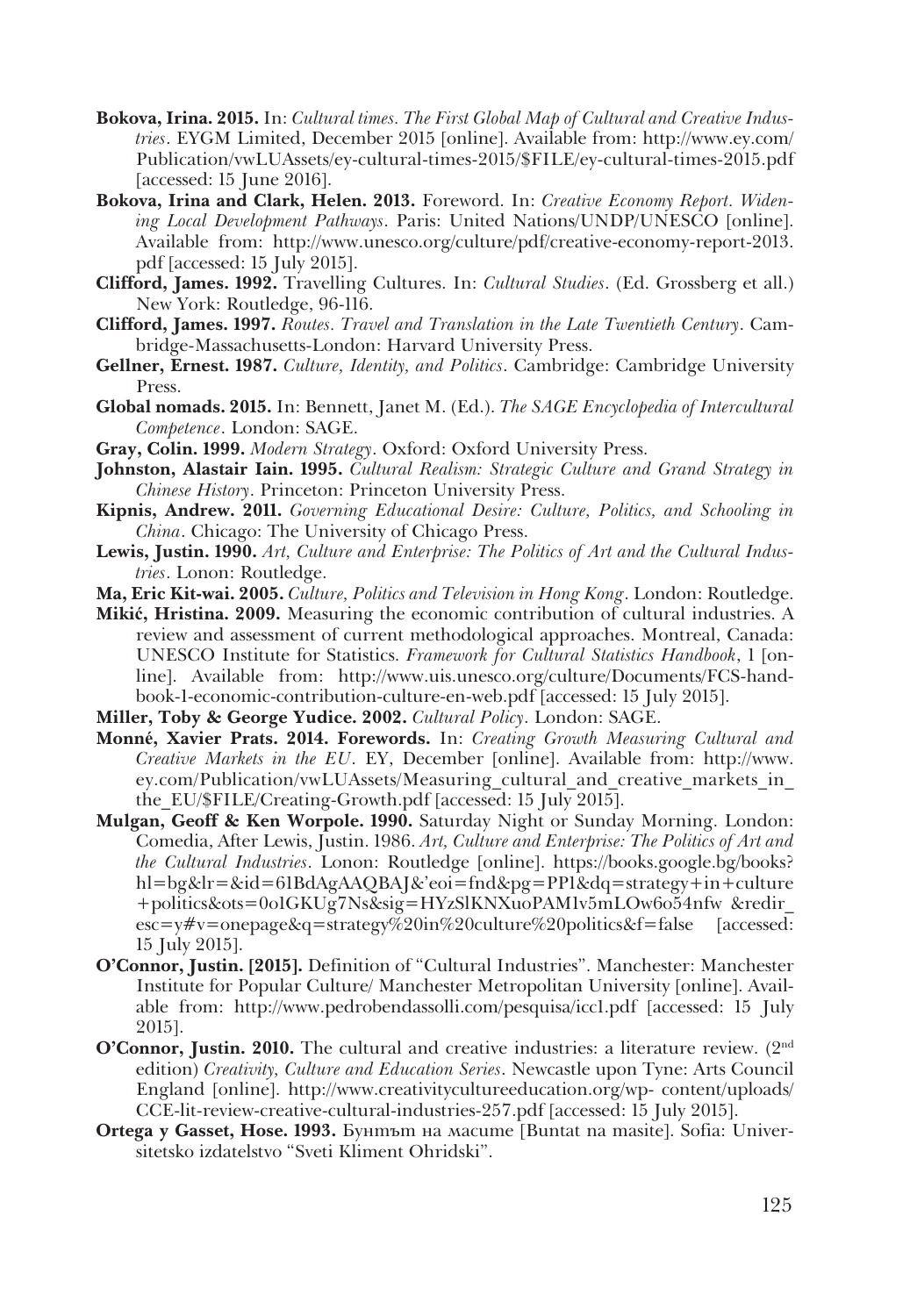- **Pol, Hendrik van der. 2008.** Key role of cultural and creative industries in the economy. In: *Statistics, Knowledge and Policy 2007. Measuring and Fostering the Progress of Societies. OECD* [online]. Available from: http://www.keepeek.com/Digital-Asset-Man� agement/oecd/economics/statistics-knowledge-and-policy-2007\_9789264043244en#page346 [accessed: 25 July 2015].
- **Power, Dominic & Scott, Allen J. 2004.** Power, Dominic and Scott, Allen J. (Eds.). A prelude to cultural industries and the production of culture. In: *Cultural Industries and the Production of Culture*. London and New York: Routledge.
- **Schulz, Martin. 2014.** Forewords. In: *Creating growth Measuring cultural and creative markets in the EU*. EY, December 2014 [online]. Available from: http://www.ey.com/ Publication/vwLUAssets/Measuring\_cultural\_and\_creative\_markets\_in\_the\_ EU/\$FILE/Creating-Growth.pdf [accessed: 15 July 2015].
- **Shin, Doh C. 1999.** *Mass Politics and Culture in Democratizing Korea*. Cambridge: Cam� bridge University Press, 258-262.
- **Wang, Jing. 1996.** *High Culture Fever: Politics, Aesthetics, and Ideology in Deng's China*. Berkeley-Los Angelis-London: University of California Press.
- **White, Leslie. 1990.** "Културология" [Kulturologia]. In: Идеи в културологията [Idei v in culturologiyata]. Vol. 1. Sofia, 423–430.

### **Electronic sources**

- **Asia Cultural Co-operation Forum (ACCF). 2013.** Hong Kong, 14 November [online]. http://www.accfhk.org/eindex.html [accessed: 25 July 2015].
- **Communication from the Commission. Europe 2020. 2010.** A strategy for smart, sustainable and inclusive growth. Brussels, 3 March [online]. Available from: http:// ec.europa.eu/eu2020/pdf/COMPLET%20EN%20BARROSO%20%20%20007%20 -%20Europe%202020%20-%20EN%20version.pdf (15.07.2015).
- **Communication from the Commission to the European Parliament, the Council, the European Economic and Social Committee and the Committee of the Regions Promoting cultural and creative sectors for growth and jobs in the EU. 2012.** [online].Available from: http://eur-lex.europa.eu/legal-content/EN/ ALL/?uri=CELEX:52012DC0537 [accessed: 15 July 2015].
- **Conchita Wurst Rise Like a Phoenix (Austria). 2014 Live Eurovision Second Semi-Final** [online]. Available from: https://www.youtube.com/watch?v=SaolVEJEjV4 [accessed: 25 July 2015].
- **The Convention on the Protection and Promotion of the Diversity of Cultural Expressions. III. Definitions. Article 4.4 and 4.5. 2005.** [online]. Available from: http://en.unesco.org/creativity/convention/about/2005-convention-text#III. Definitions [accessed: 15 June 2016].
- **Creating Growth Measuring Cultural and Creative Markets in the EU. 2014.** EY, De� cember 2014. [online]. Available from: http://www.ey.com/Publication/vwLUAssets/ Measuring cultural and creative markets in the EU/\$FILE/Creating-Growth. pdf [accessed: 25 July 2015].
- **Culture: a Bridge to Development. 2011.** In: UNESCO, October-November 2011 [online]. Available from: http://www.unesco.org/new/en/venice/culture/culture-abridge-to-development [accessed: 15 July 2015].
- **European Commission. Culture. Supporting cultural and creative industries** [on� line]. Available from: http://ec.europa.eu/culture/policy/cultural-creative-indus� tries/index\_en.htm [accessed: 25 July 2015].
- **European Commission. Europe 2020** [online]. Available from: http://ec.europa.eu/eu� rope2020/index\_en.htm [accessed: 25 July 2015].